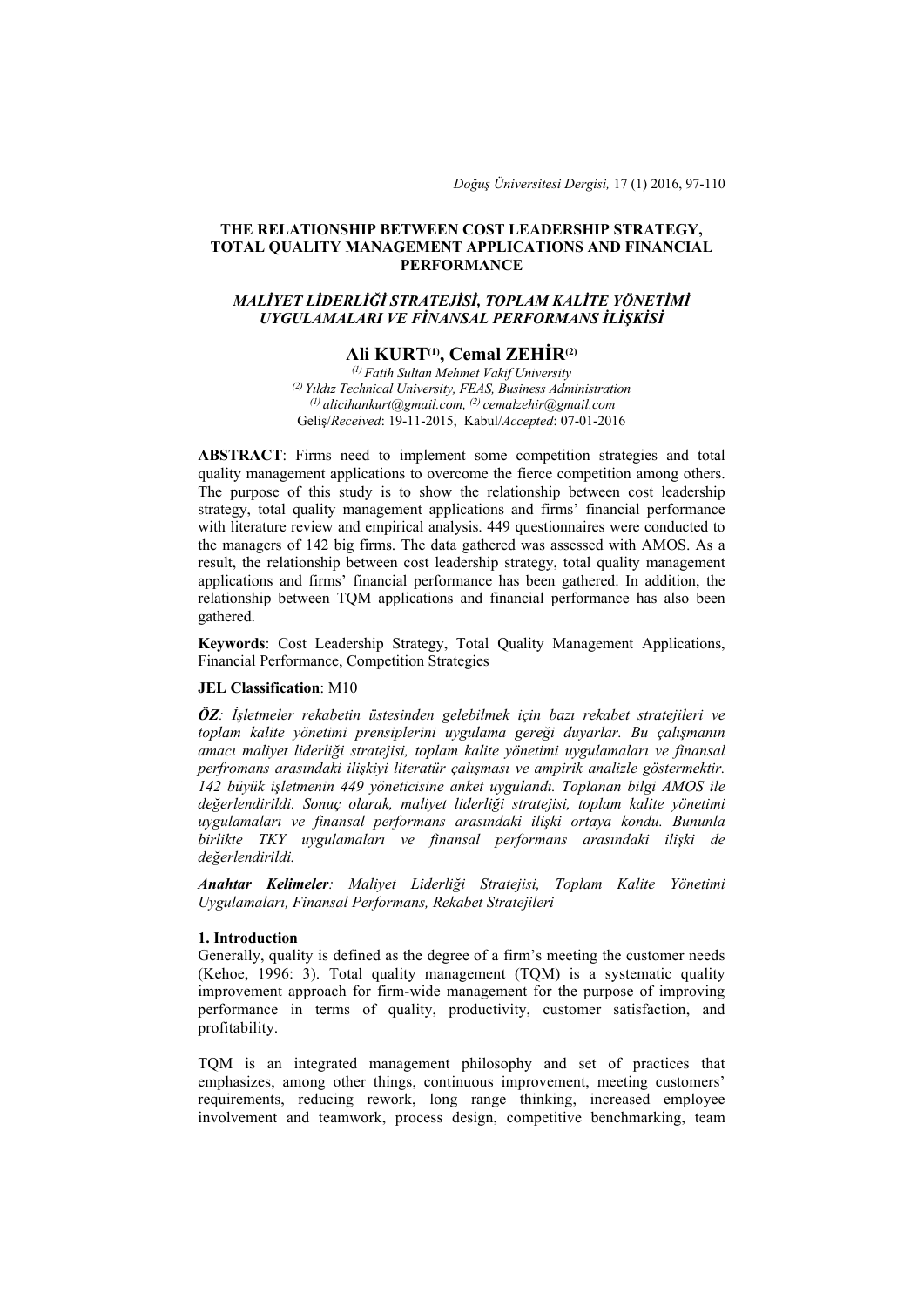based problem solving, constant measurement of results and closer relationships with suppliers (Powell, 1995: 16). There isn't a consensus on "what the real elements of TQM are. In our study, we discuss "leadership of the management, decision making process, process approach, continuous improvement approach, participation of workers, relationships with the suppliers, customer orientation and education" as the applications of Total Quality Management.

Although there have been many studies conducted to show the relationship between TQM and performance of a firm, some have failed but some have succeeded. Some elements of TQM have positively effected the financial and innovative performance of the firm. Although, in some studies, the total of TQM principles and elements have positive effect on performance, when we closely study the results for each element, the results may be surprising and may not support the general idea that TQM positively effects the firm performance. So, a detailed and a new study should be conducted to get the results as a whole and separately.

Competition is competing for the same resources and customer groups (Ünlücan, 2004: 28). Porter (1998: 33) defines competition as doing many different things from the competitors. Extensive discussions on strategic management literature suggest that sustainable performance results from the sustainable competitive advantage (Hoffman, 2000: 5). Theoretically, competitive advantage is defined as creating superior added value. A firm with a competitive advantage has added value and therefore the potential for profit (Ghemawat & Rivkin, 2006: 4).

Strategy is a plan of action that channels an organization's resources so that it can effectively differentiate itself from competitors and accomplish unique and viable goals (Çavuşgil, Knight & Riesenberger, 2008: 312). According to Day & Wensley (1988: 2), strategy while slowing the process of decreasing the advantages at hand is searching new horizons. Strategy is essentially is the result of a strategic planning process and should directly be in connection with the goals of the businesses. The aim of the strategy is to overcome the competitors and get high performance.

There are two main approaches trying to explain the performance differences among the firms in the same industry. Positioning theory deals with analysis of the external environment of business as the starting point of the corporate strategy. It analyzes the firm's position on the market and makes such strategic plans to exploit the opportunities on markets. Porter's (1985: 11) works have an important place in the Positioning School, which sees the fundamental role of strategy as positioning the firm for the future. His premise is that some industries are intrinsically more attractive than others. Thus, a business should have access to the possible strategic positions in the market and select the most efficient one among these positions. Followers of the positioning theory suggest that analyzing of external environment should result in decision about which was the advantageous position in market.

Resource Based View (Barney, 1991: 100) advocates a contrary view to acquire strategically advantageous position. This theory deals with the resource base of the business itself as a starting point. RBV theorists argued that firms need to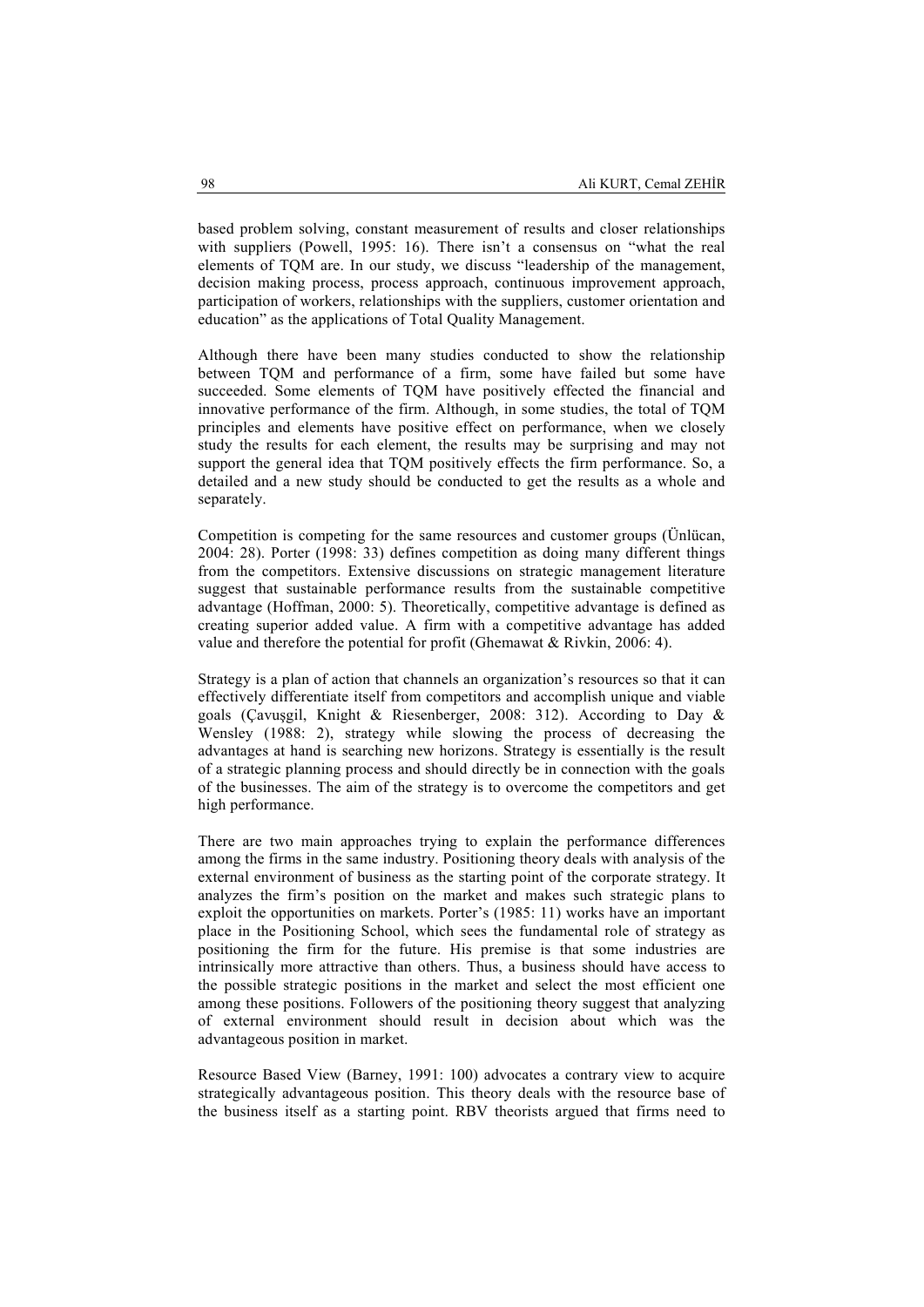achieve competitive advantage to give response to ever-changing market conditions through strategically deploying resources and capabilities within the firm and adding new capabilities to existing ones (Acar & Zehir, 2010: 690). Consequently, if the organizations or strategic business units (SBU) are able to deploy their resources and capabilities strategically, they will convert competitive struggle to their own interests in the best way and create a sustainable competitive advantage.

While making their strategic decisions, executives, in practice, take both of them into account at the same time. But in this study our aim is to make analysis of Porterian cost leadership strategy's effect to firm's financial performance directly and TQM applications to firm's financial performance and with the mediator role of cost leadership strategy. To achieve this purpose, we created a research model to test the effects of TQM applications and cost leadership strategy to financial performance.

### **2. Theoretical Background**

#### **2.1. Competition Strategies**

There are two main approaches that try to explain the performance differences among the firms in the same industry. These two approaches, which are considered as contrary to each other, are strategically based on competitive position and resource- based view (RBV). Traditionally strategy has taken greater notice of the external environment and hence put more emphasis on external analysis. Positioning theory deals with analysis of the external environment of business as the starting point of the corporate strategy. It analyzes the firm's position on the market and makes such strategic plans to exploit the opportunities on markets (Acar & Zehir, 2010: 689).

Business resources include all values, skills, organizational processes and knowledge controlled by a company and enable strategies to increase effectiveness and productivity in the business (Daft, 1983: 539). In traditional strategic analysis language, business resources are the powers of the firm to grasp and implement its strategies. Many scholars have found out approaches that enable firms to plan and implement strategies creating value (Barney & Hesterly, 2001: 220). Business resources divide into three categories: Physical resources, human resources and organizational resources. Literature says that business capabilities differ in resources and it is the main competitive power to create effective resources and capabilities for the business (Teece, Pisano, & Shuen, 1997: 515). Firms should develop new capabilities to sustain especially in times of crisis (Acar & Zehir, 2010: 705). As a result, resource based approach can be defined as important knowledge and competency important strategically to manage the actions and assets of the firm effectively.

### **2.1.1. Generic Business Strategies**

According to Porter (1985: 13), the key of competitive advantage is the ability to set the position of the business against the competition in the market. There have been many researches on competition and competitive advantage and many different views about them. As the conditions of the competition have changed, the literature has also changed. Companies achieve competitive advantage either by having the lowest product cost or by having products, which are different in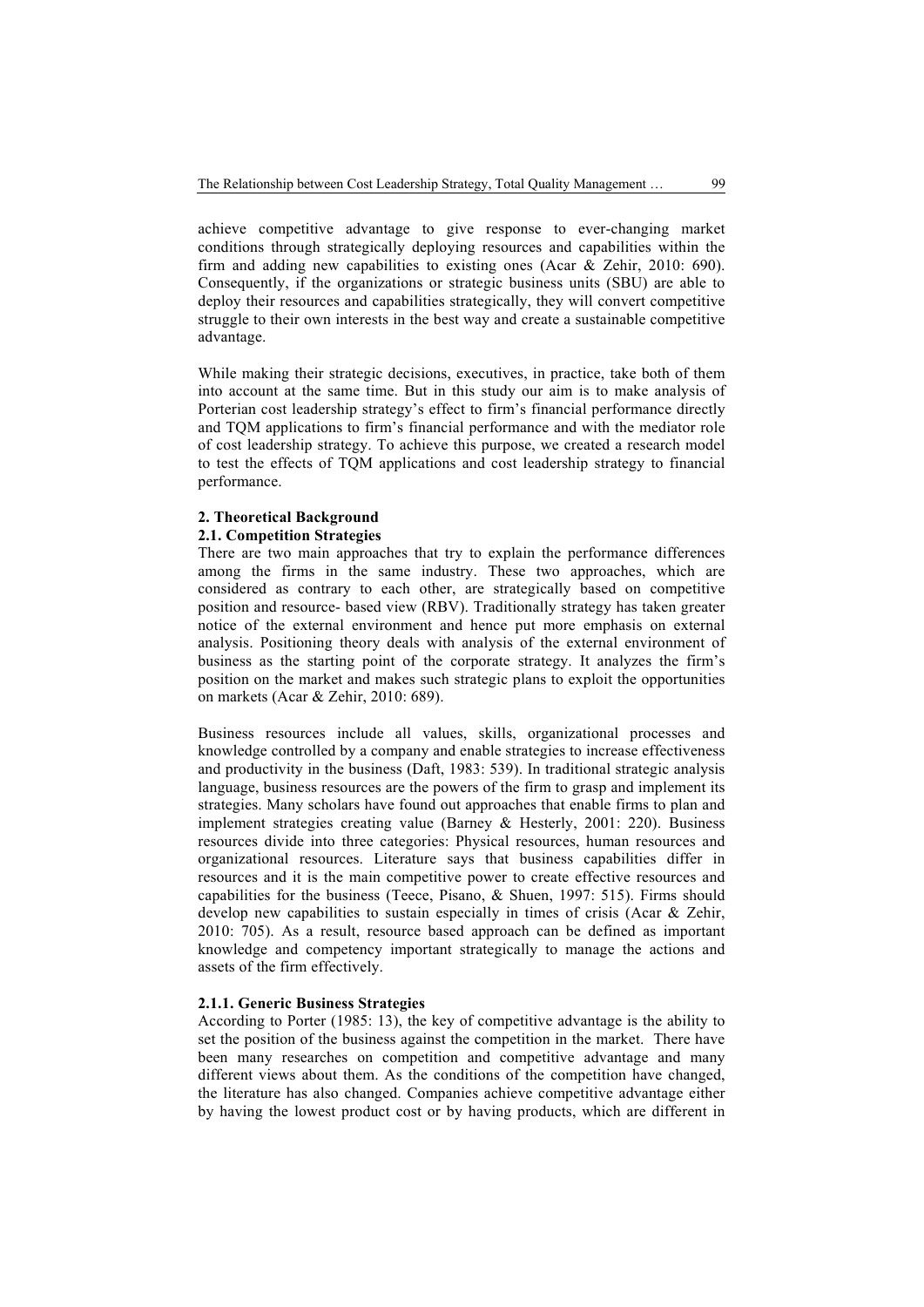ways which are valued by customers. Porter (1990: 5) defined these strategic choices namely as cost leadership strategy and differentiation strategy. Parallel to this view, Mintzberg (1988: 82) discussed focusing strategy defines the size of the market share, but Porter's other two strategies reflect how a firm competes in the market area.

According to positioning school, the base of competitive advantage is the competition outside and this approach sees the root of the competitive advantage as linking the firm to its environment. (McKiernan, 1997: 793).

Leading researcher of the positioning school, Porter (1990: 4) has determined which activities a business should do, how they will shape these activities and how they correlate each other at the same time. Thus, first mentioned by Porter (1985: 13), the concept of value chain is the process in which a business carry out its activities by using less cost than its competitors and if it creates more value than it is required to create it, it will give competitive advantage to the firm. According to Porter (1985: 15), the key to competitive advantage was the ability to position the company against the industry competition. The firm's competitive position in the industry and its strategy are determined by five forces of competitiveness. These are the threat of new entrants, the threat of substitutes, the bargaining power of buyers, the bargaining power of suppliers, and the degree of rivalry among existing competitors within the industry. A firm may pursue superior performance after careful consideration of these market forces with the goal of either selecting an attractive industry or developing a strong competitive position within an industry (Acar & Zehir, 2010: 691).

#### **Cost leadership**

Cost leadership strategy is expressed as cost advantage reflecting selling the goods and services at a lower cost than competitors in terms of design and production (Wheelen & Hunger, 2002: 120). Cost leadership strategy aims to gain competitive advantage by reducing the costs of R&D, service, sales and marketing activities (Rugman & Hodgetts, 2000: 135). Companies can get competitive advantage in scale of economics by using effective systems to reduce the cost of human resources and minimizing the costs with cheaper raw material, mass production and distribution (Eraslan, 2008: 77). Cost leadership provides competitive advantage in the markets in which the consumers are sensitive to the prices. Firms conducting this strategy aim to reduce all cost in the value chain (Thompson & Strictland, 1996: 228).

The basic principle is to reduce the costs of all actions. By this way, the gap between the prices at the market and costs will be longer and a firm will get a competitive advantage by gaining a high income and profit.

The strategic logic of cost leadership usually requires that a firm be the cost leader, not one of the several firms vying for this position. Many firms have made strategic errors by failing to recognize this. When there is more than one aspiring cost leader, rivalry among them is usually fierce because every point of market share is viewed as crucial (Porter, 1985: 21).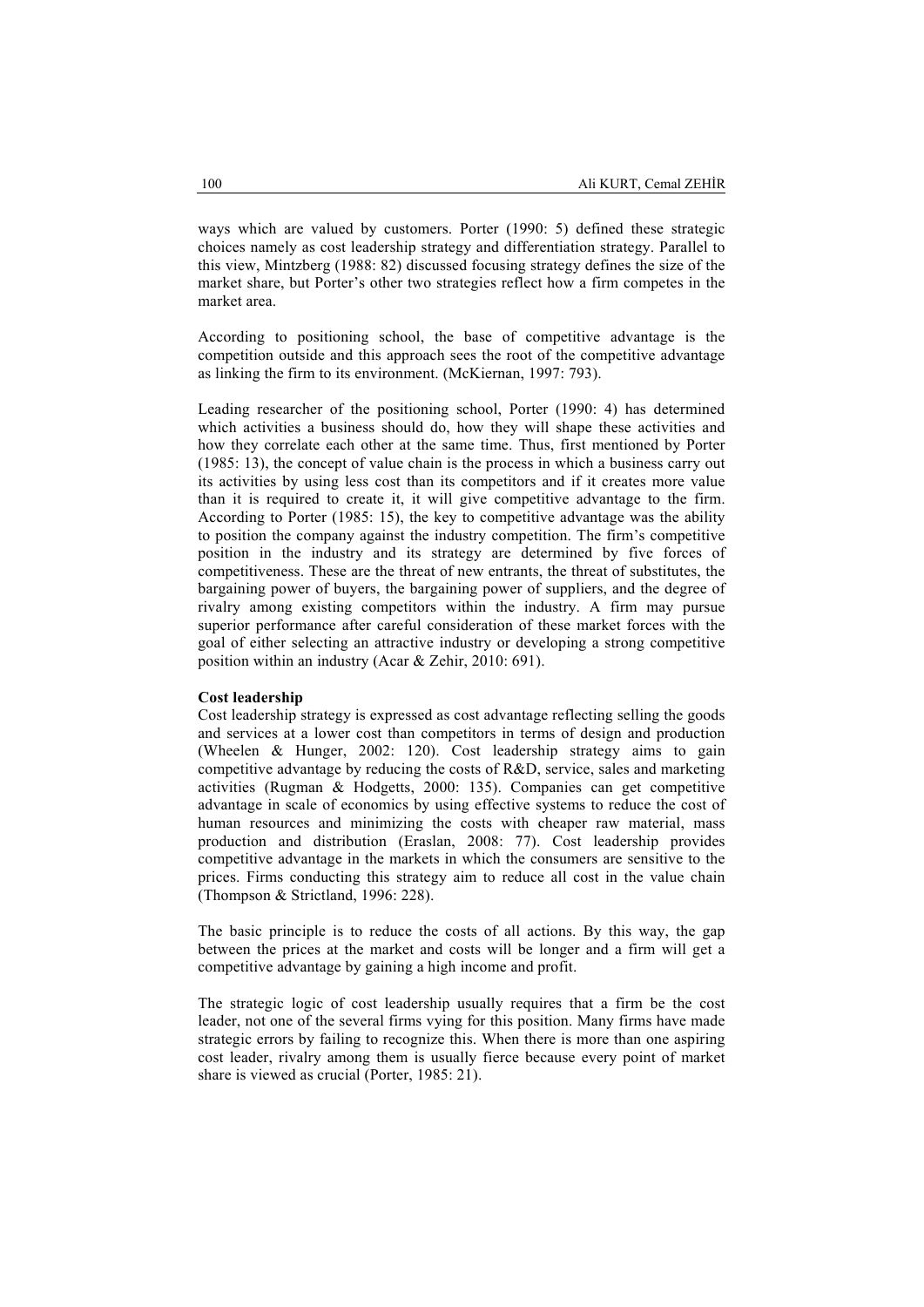## **Differentiation**

Second generic business strategy is differentiation. In this strategy, a firm aims to be unique in its sector with some characteristics valued by most buyers. It chooses one or more specific characteristics and it positions itself to meet these needs. In the situations where standard goods and services don't meet customer needs, firms have to find different solutions to customers' specific needs. This is another way to compete in the market. The basic principle of the differentiation strategy is channeling the customer choices to its goods and services by doing different things from every rival does (Bal, 2011: 81). Approaches for differentiation can be composed of elements such as brand name, technology, customer services, sales network and other dimensions. The ideal approach is firm's differentiating itself in several dimensions (Porter, 1985: 12).

#### **2.2. TQM Elements**

Total quality management (TQM) is a systematic quality improvement approach for firm-wide management for the purpose of improving performance in terms of quality (Sadıkoğlu & Zehir, 2010: 13). TQM is an integrated management philosophy and set of practices that emphasizes, among other things, continuous improvement, meeting customers' requirements, reducing rework, long range thinking, increased employee involvement and teamwork, process redesign, competitive benchmarking, team based problem solving, constant measurement of results, and closer relationships with suppliers. Its adherents claim that managers can implement TQM in any organization – manufacturing, service, non-profit or government – and that it generates improved products and services, reduced costs, more satisfied customers and employees, and improved bottom line financial performance (Powell, 1995: 17).

In TQM literature, researchers and gurus have different opinions on the number and content of the elements of TQM. Each management guru invariably identifies a set of "key practices" that they claim are essential to achieving superior quality outcomes. The number of critical elements ranges from Juran's "triology" of managerial processes to Deming's 14 points (Dow, Samson, & Ford, 1999: 1). In this study, we will take eight of these elements into account in our research model. These are leadership, decision-making approach, process approach, continuous improvement approach, employee participation, supplier management, customer focus and training.

## **3. Research Model and Proposed Hypothesis**

There are many study results showing positive and negative (or non-significant) relationships or correlations between TQM practices and various performance indicators. There isn't any consensus among scholars on the elements of TQM practices (whether these indicators are assessed one by one or as a whole) and their effect on financial and innovative or other firm performance indicators. Furthermore, there are also many study results showing relationships between competition strategies and performance indicators. Our study aims to show the relationships between cost leadership strategy and firm's financial performance using the TQM practices as the mediator. In addition, we aimed to discover the relationships between cost leadership strategy and financial performance indicators.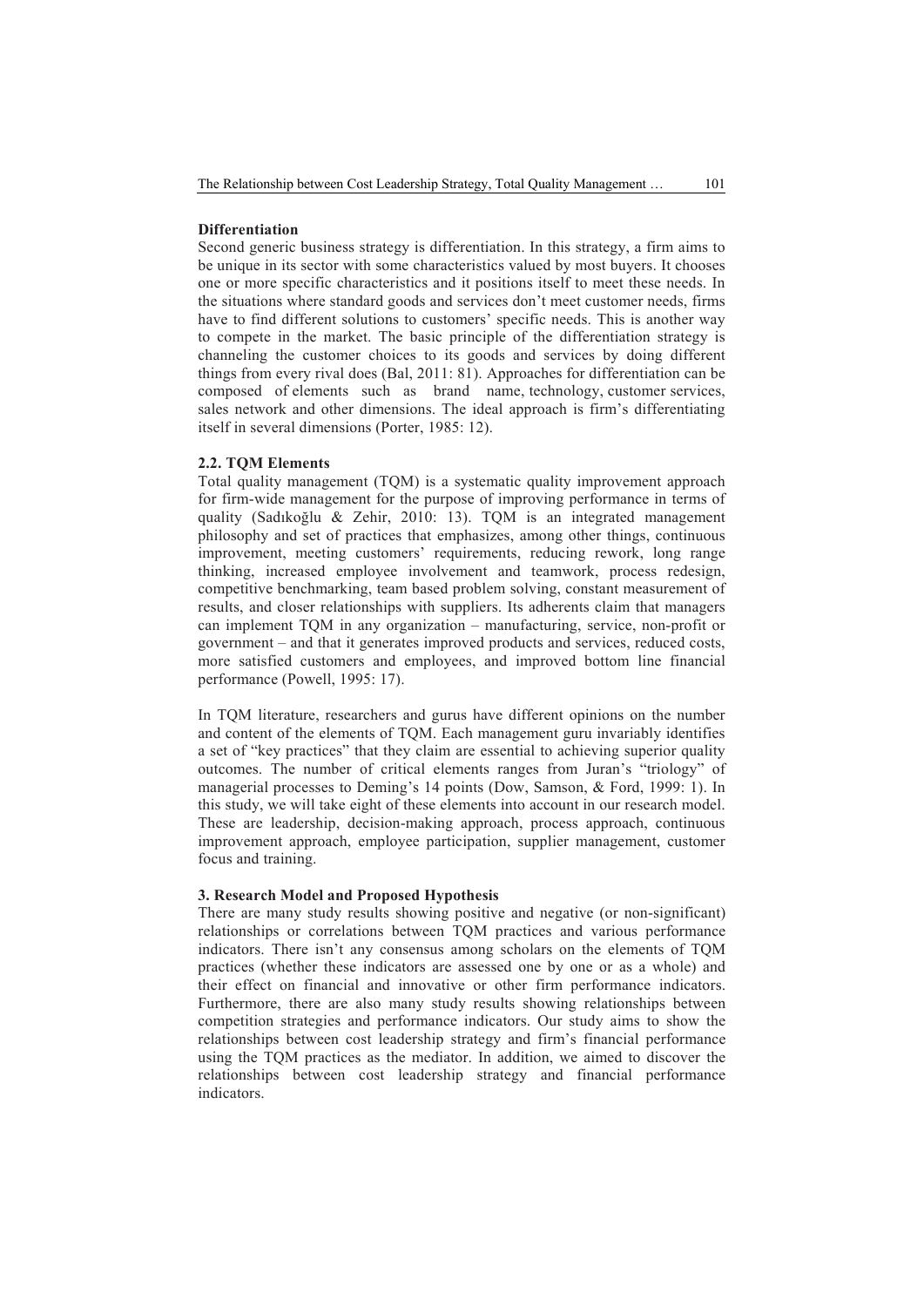

## **Figure 1. Proposed Research Model of the Relationships Between Cost Leadership Strategy, TQM Practices and Firm's Financial Performance**

 $H<sub>1</sub>$ ; Cost leadership strategy are positively related to TQM practices.

H2; Cost leadership strategy are positively related to financial performance

H3 ; TQM practices are positively related to financial performance.

H4; Cost leadership strategy are positively related to financial performance with TQM practices as the mediator.

#### **4. Research Methodology**

The research plan is stated as: establishing research model, researching for the survey questions in the literature, constructing the best fitting survey from the alternatives, reaching the participants and informing them for the survey, gathering the data and measuring and analysing the data to test the hypothesizes.

We adapted items for TQM factors and performance measures from the studies of Rahman & Bullock (2005), Chong & Rundus (2004), Fuentes, Saez & Montes (2004), Cua, Kone & Schoreder (2001), Saraph, Benson & Schroeder (1989), Kannan & Tan (2005), Prajogo & Sohal (2004), and Kaynak (2003) and competition strategies from Porter (1985). The questionnaire included a five-point Likert-type scale anchored at (1) strongly disagree and (5) strongly agree, indicating respondents' disagreement or agreement with each item.

#### **5. Results of the Analysis**

## **5.1. Sample Demographics**

This study has focused on Turkish medium and big sized firms operating mostly in İstanbul and Gebze. More than 70% of the Turkish manufacturing industry is performed and located in Marmara Region of Turkey. Thus our data were taken from medium and large manufacturing firms of this region.

We sent more than 600 questionnaires to middle and top level managers and directors of the companies by sending e-mail or by requesting them to fill the hard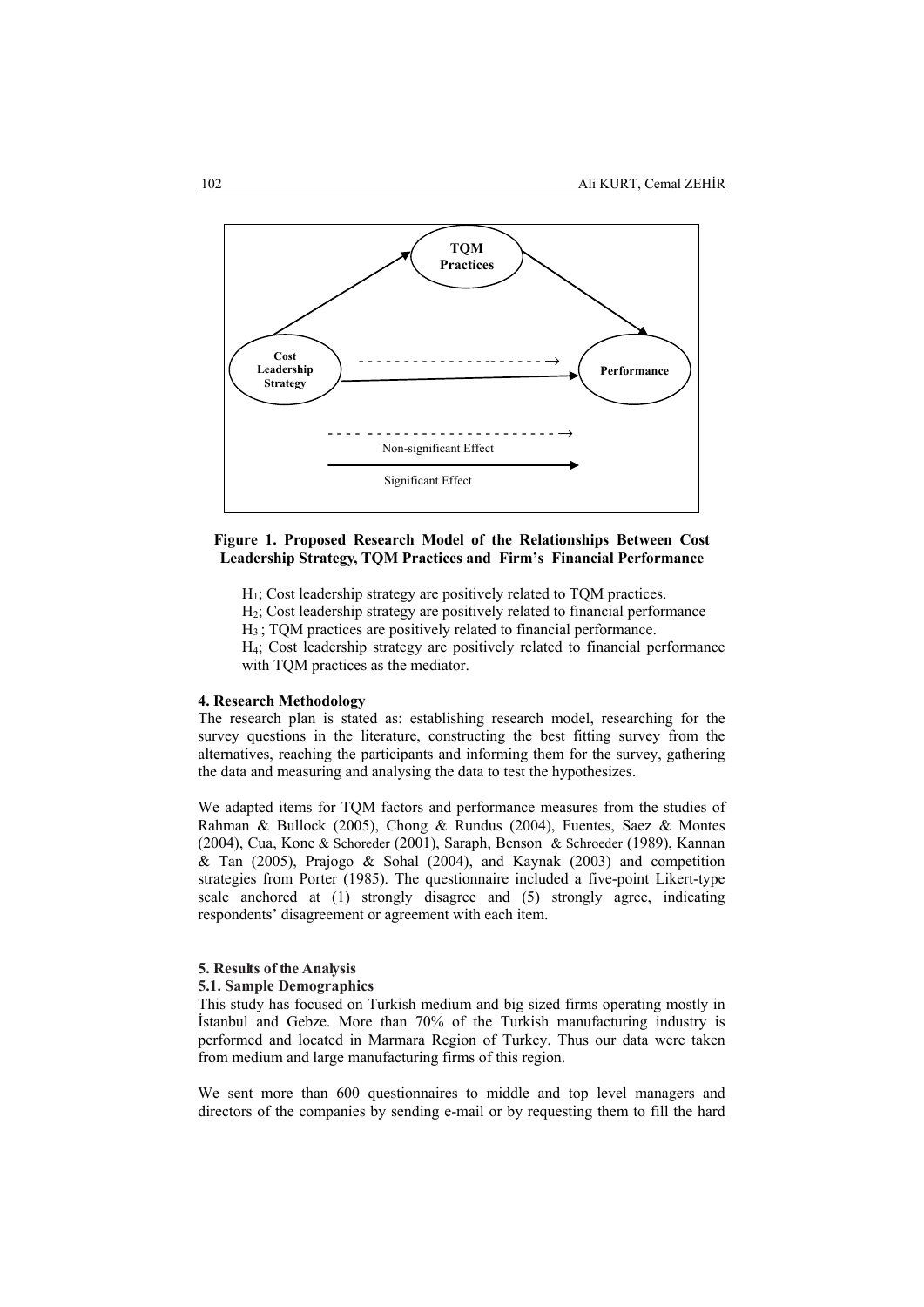copy while one to one interaction in 2014 and 2015, assuring confidentiality, and offering the resulting general firm profile for participating in the survey in order to obtain a high response rate. As a result of data collection process, we received 442 usable questionnaires from 142 different companies and this means a 74% response rate.

The table below shows the demographic statistics of the respondents. Mostly manufacturing companies, %95.1 of the respondents are private companies. Approximately %75 of the companies are middle and big sized ones.

|               | <b>Variables</b>                      | <b>Number</b>                                                                                                    | Percentage |
|---------------|---------------------------------------|------------------------------------------------------------------------------------------------------------------|------------|
| Area          | Government                            | 7                                                                                                                | 4.9        |
|               | Private                               | 135                                                                                                              | 95.1       |
|               | Regional                              | 18                                                                                                               | 12.7       |
| <b>Scope</b>  | National                              | 41                                                                                                               | 28.9       |
|               | International                         | 83                                                                                                               | 58.5       |
|               | 0-10 Employees                        | 6                                                                                                                | 4.2        |
|               | 11-50 Employees                       | 25                                                                                                               | 17.6       |
|               | 51-250 Employees                      | 52                                                                                                               | 36.6       |
| <b>Size</b>   | 251-500 Employees                     | 13                                                                                                               | 9.2        |
|               | <b>OVER 500</b>                       | 39                                                                                                               | 27.5       |
|               | Lost                                  | $\overline{7}$                                                                                                   | 4.9        |
|               | 1-15 Years                            | 42                                                                                                               | 29.6       |
|               | 16-30 Years                           | 51                                                                                                               | 35.9       |
|               | 31-45 Years                           | 23<br>13<br>8<br>5<br>10<br>1<br>6<br>15<br>12<br>15<br>5<br>13<br>10<br>$\overline{4}$<br>1<br>50               | 16.2       |
| Age           | 46-60 Years                           |                                                                                                                  | 9.2        |
|               | 61 ↑ Years                            |                                                                                                                  | 5.6        |
|               | Lost                                  | 3.5<br>$\overline{7}$<br>0.7<br>4.2<br>10.6<br>8.5<br>10.6<br>3.5<br>9.2<br>$\overline{7}$<br>2.8<br>0.7<br>35.2 |            |
|               | Food / Beverage / Tobacco             |                                                                                                                  |            |
|               | Wood / Paper / Print                  |                                                                                                                  |            |
|               | Medicine / Medical Devices            |                                                                                                                  |            |
|               | Wear / Textile / Leather              |                                                                                                                  |            |
|               | Machine Equipment / Metal Materials   |                                                                                                                  |            |
| <b>Sector</b> | Automotive                            |                                                                                                                  |            |
|               | Furniture                             |                                                                                                                  |            |
|               | Chemistry / Petrol / Tires            |                                                                                                                  |            |
|               | Main Metal                            |                                                                                                                  |            |
|               | Office / electricity Machines Devices |                                                                                                                  |            |
|               | Based on stone and Ground             |                                                                                                                  |            |
|               | Other Production                      |                                                                                                                  |            |

**Table 1. Descriptive Summary of the Respondents**

# **5.2. Validity and reliability of the measurement instrument**

The below analysis and methods have been used for testing the validity and reliability of the scales belong to the research variables.

The survey factor analysis has been done by using Principal Component Analysis, estimation method and Varimax rotation to display the scales belong to the variables used at the research has been perceived by the participants in what scale and under how many sub dimensions.

In order to test the conformity of the data set to the factor analysis, Kaiser-Meyer-Olkin (KMO) sample efficiency test and Bartlett test have been applied. At the end of the analysis performed, KMO value has been over the expected level 0.50 with the 0.945 value and it has been displayed that it is meaningful at the 0.001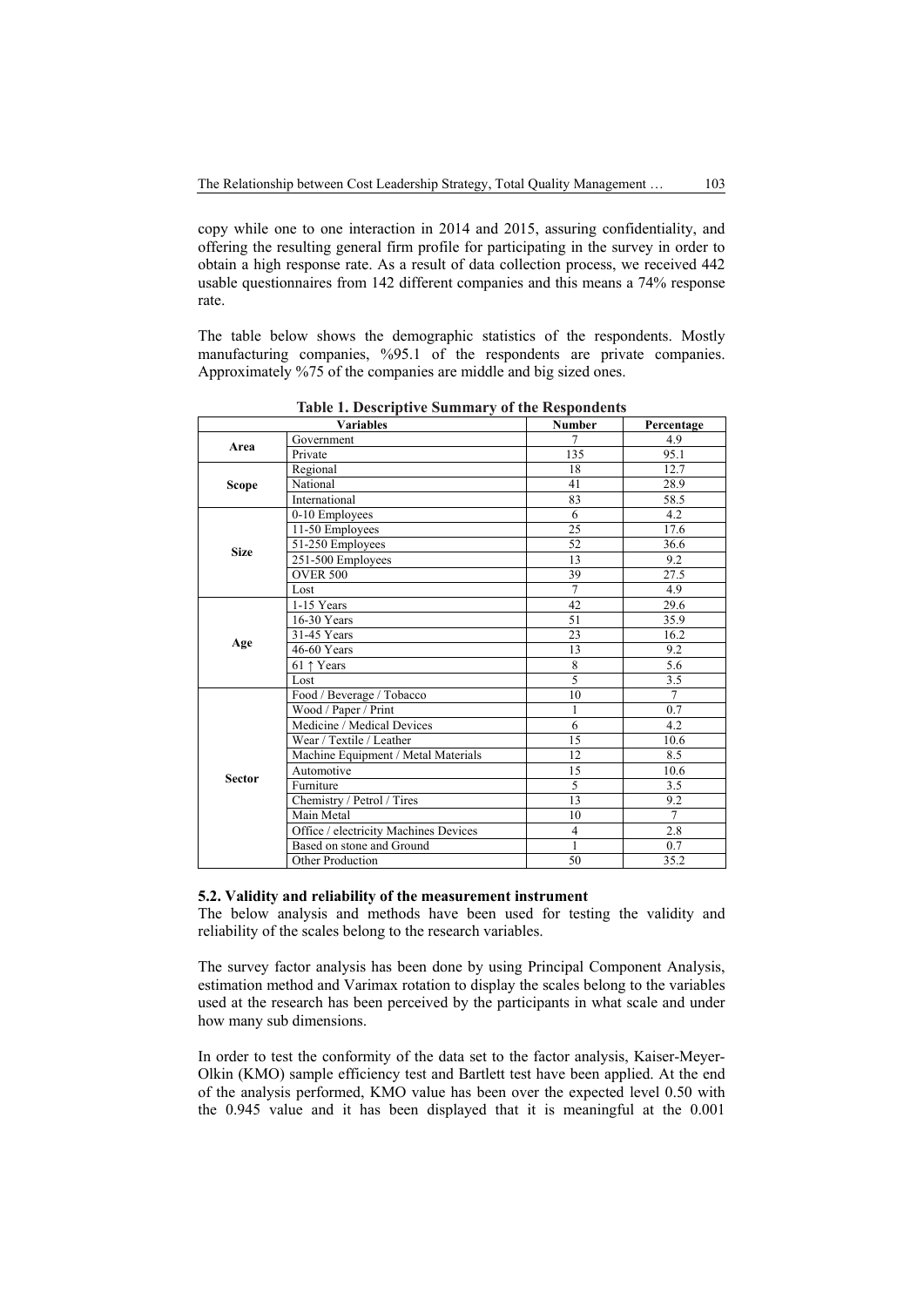importance level at the Bartlett test. At the principal component analyses, sub limit of factor weights of each material have been taken as 0.45 by taking into consideration to the size of the sample (Hair, Black, & Babin, 2010: 120). According to the PCA, each variant has been loaded to the foreseen factor component and factor weights have been between 0.455 and 0.787. Besides, is has been observed that factor weights have been mostly over the 0.500 value.

On the basis of the Cronbach's Alpha value of the factors, their factor reliabilities have been seen separated and it is observed that such value has been over 0.70 value that is the acceptable lowest value. This is also displaying that these factors have domestic coherence and reliability.

Table of the concerning factor analysis is shown below.

| <b>Factors</b>                                                | 1     | $\mathbf{2}$ | 3           | 4     | 5     | 6                 | 7                   | 8     | 9     | 10    | 11    | Cronbach's<br>Alpha | Variance<br>explained |
|---------------------------------------------------------------|-------|--------------|-------------|-------|-------|-------------------|---------------------|-------|-------|-------|-------|---------------------|-----------------------|
| Leadership of<br>Management                                   | 0.668 | 0.747        | 0.672       | 0.712 | 0.655 | 0.575             |                     |       |       |       |       | 0.900               | 7.435                 |
| Decision Making<br>Approach                                   | 0.549 | 0.691        | 0.623       | 0.617 |       |                   |                     |       |       |       |       | 0.810               | 5.258                 |
| Process<br>Approach                                           | 0.499 | 0.532        | 0.749       | 0.743 |       |                   |                     |       |       |       |       | 0.860               | 4.669                 |
| Continuous<br>Improvement<br>Approach                         | 0.593 | 0.607        |             |       |       |                   |                     |       |       |       |       | 0.840               | 2.671                 |
| Participation of<br>Employees                                 | 0.698 | 0.728        | 0.732       | 0.740 | 0.751 |                   | 0.716 0.665         | 0.662 | 0.663 |       |       | 0.930               | 12.111                |
| Relations with<br>Suppliers                                   | 0.584 |              | 0.596 0.589 | 0.499 |       |                   |                     |       |       |       |       | 0.870               | 4.835                 |
| <b>Customer Focus</b>                                         | 0.466 | 0.555        | 0.648       | 0.656 | 0.505 |                   |                     |       |       |       |       | 0.830               | 4.452                 |
| Education                                                     | 0.686 |              | 0.730 0.724 | 0.627 |       |                   |                     |       |       |       |       | 0.880               | 4.932                 |
| Cost Leadership<br>Strategy                                   | 0.643 | 0.704        | 0.694       | 0.734 | 0.725 |                   | $0.615 \cdot 0.603$ | 0.455 |       |       |       | 0.890               | 7.995                 |
| Financial<br>Performance                                      | 0.559 | 0.633        | 0.674       | 0.725 |       | 0.752 0.787 0.730 |                     | 0.734 | 0.759 | 0.653 | 0.716 | 0.920               | 11.936                |
| Notes: (i) Principal Component Analyses with Varimay Rotation |       |              |             |       |       |                   |                     |       |       |       |       |                     |                       |

**Table 2. Results of Exploratory Factor Analysis** 

rith Varimax Rotation

(ii) KMO =  $0.945$ , Bartlett Test; < $0.001$ (iii) Total Explained Variance (%); 66.295

For the purpose of confirmatory of the scale obtained at the solution of the exploratory factor analysis, the data obtained from the 442 directors have been taken under the recognition factor analysis on the basis of the structural equation modelling technique. At the confirmatory factor analysis, Maximum Probability estimation method has been used and this method is based on three basic hypotheses (Hox ve Bencger, 1998). These are; samples to be at an efficient number such as 200 data, the scale contending the observed variants to be comprising from the continuous data and the hypothesis of the data to be conforming to the normal distribution. Presence of these two conditions has been proved and irregularity and lowness values of the data variables have been looked at. Because these values have been between  $+1$  –1 (Garson, 2012), it has been revealed that data variables have conformed to the normal distribution.

After proving the concerning conditions, confirmatory factor analysis has been performed. All items were loaded statistically significantly on their respective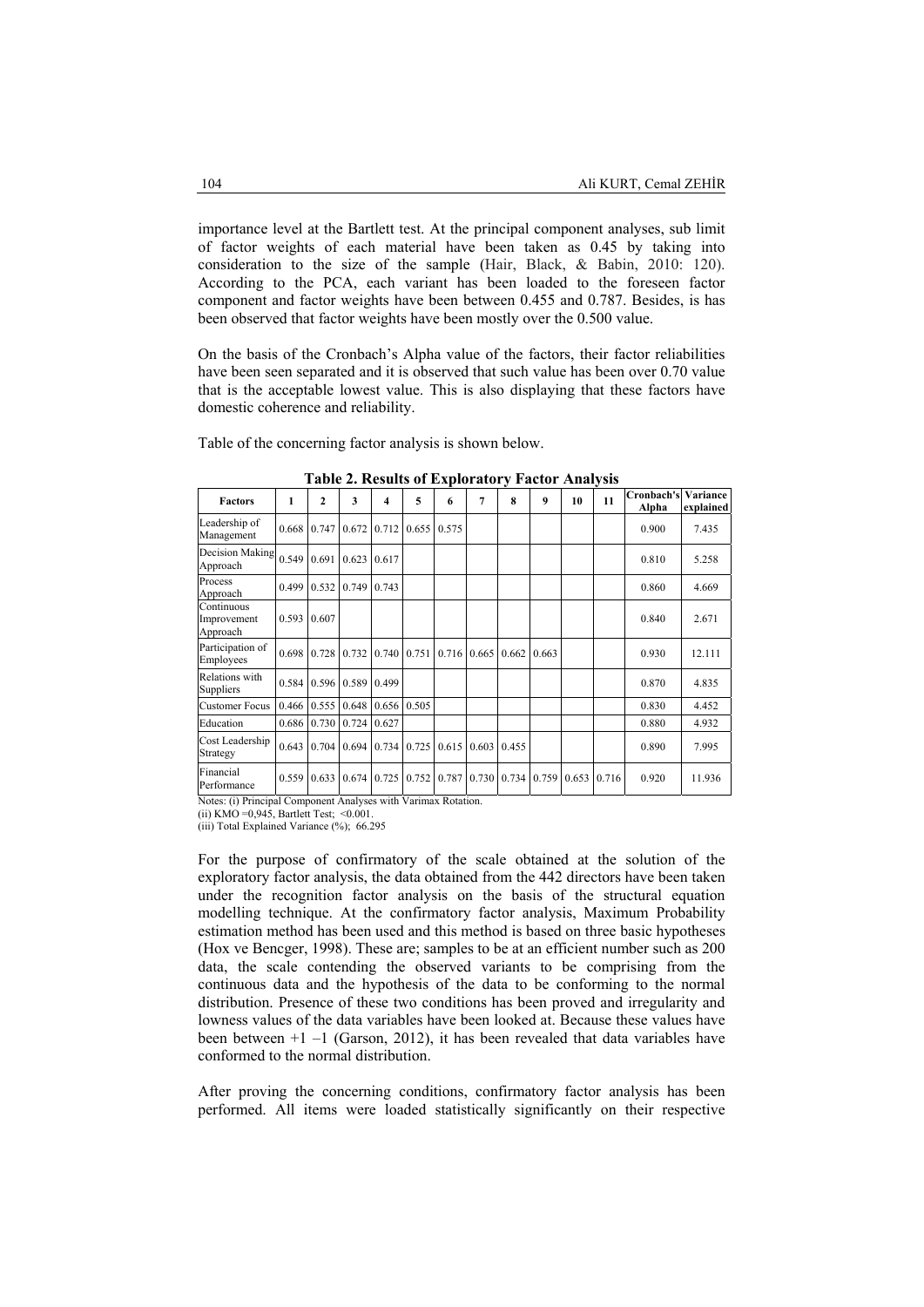variables (with the lowest t value being 11.302 at  $p < 0.01$ ). Average of the factor weights of the items belong to one factor to be over 0,7 is an expected circumstance and this certain condition has been answered for the factors that take place at our research. According to this, it has been observed that the scales have high rate of convergent validity (Bagozzi, Richard, Youjae Yi, & Lynn, 1991: 426).

According to the research hypothesis, TQM applications have been collected under only one factor and recognition factor analysis has been applied. Table of the analysis result is shown below. According to this, factor weight of each item has been over 0.7 and it is displayed that it is statically meaningful.

| Factor     | <b>Factor Articles</b> | factor<br>weight | <b>Std. Factor</b><br>weight | t      | P   | Composite<br><b>Reability</b> | <b>AVE</b> |
|------------|------------------------|------------------|------------------------------|--------|-----|-------------------------------|------------|
|            | Particip. Emp.         |                  | 0.843                        |        |     |                               |            |
| <b>TOM</b> | Leadership             | 0.832            | 0.817                        | 13.811 | *** |                               |            |
|            | Decision Making        | 0.562            | 0.808                        | 10.346 | *** |                               |            |
|            | Education              | 0.679            | 0.753                        | 11.164 | *** | 0.934                         |            |
|            | Process Approach       | 0.692            | 0.728                        | 11.282 | *** |                               | 0.64       |
|            | Suppliers              | 1.055            | 0.858                        | 15.016 | *** |                               |            |
|            | <b>Customer Focus</b>  | 0.857            | 0.836                        | 14.08  | *** |                               |            |
|            | Continous Impr.        | 0.915            | 0.745                        | 13.03  | *** |                               |            |

**Table 3. Second Degree Confirmatory Factor Analysis**

X2/df = 2.316 (p<0.001), GFI=0.798, TLI=0,890 CFI=0.896, PNFI=0.785, RMSEA=0.055 \*\*\*p<0.001)

At the structural equation modelling, to test the statically meaningfulness of the theoretical model, the values that are called goodness of fit index are being used. The goodness of fit indexes that we will use at our study are X2/df, RMSEA , GFI, NNFI-TLI, CFI, PNFI (Hooper, Coughlan, & Mullen, 2008: 54) indexes.

The model goodness of fit values of recognition factor analysis of the first degree have been as  $X2/df = 2.263$  (p<0.001), GFI=0.807, TLI=0.894 CFI=0.903, PNFI=0.771, RMSEA=0.054 and the model goodness of fit values of recognition factor analysis of the second degree TQM applications have been as  $X2/df = 2.316$ (p<0.001), GFI=0.798, TLI=0.890 CFI=0.896, PNFI=0.785, RMSEA=0.055, presence of a conformity that can generally be accepted for both two factor analyses has been observed.

AVE (Average Variance Extracted) and SCR (Scale Composite Reliability) (Bagozzi, Richard, & Yi, 1988: 76) values have been used for testing the validity and reliability of the factors. If AVE value is CR value of 0.5, when it has been over 0.7, it is possible to say that validity and reliability of the concerning factor has been proved. AVE and SCR values belonging to the research factors are shown above. According to this, it has been displayed that validity and reliability of the factors have been at the expected level.

Results of the correlation analysis have displayed that there is a meaningful and in the positive direction relation between the factors. Besides, because square root of AVE values for each factor has been higher than the correlation of the concerning factors with the other factors, it has been observed that the discriminant validity has been proved (Hair et al., 2010: 330).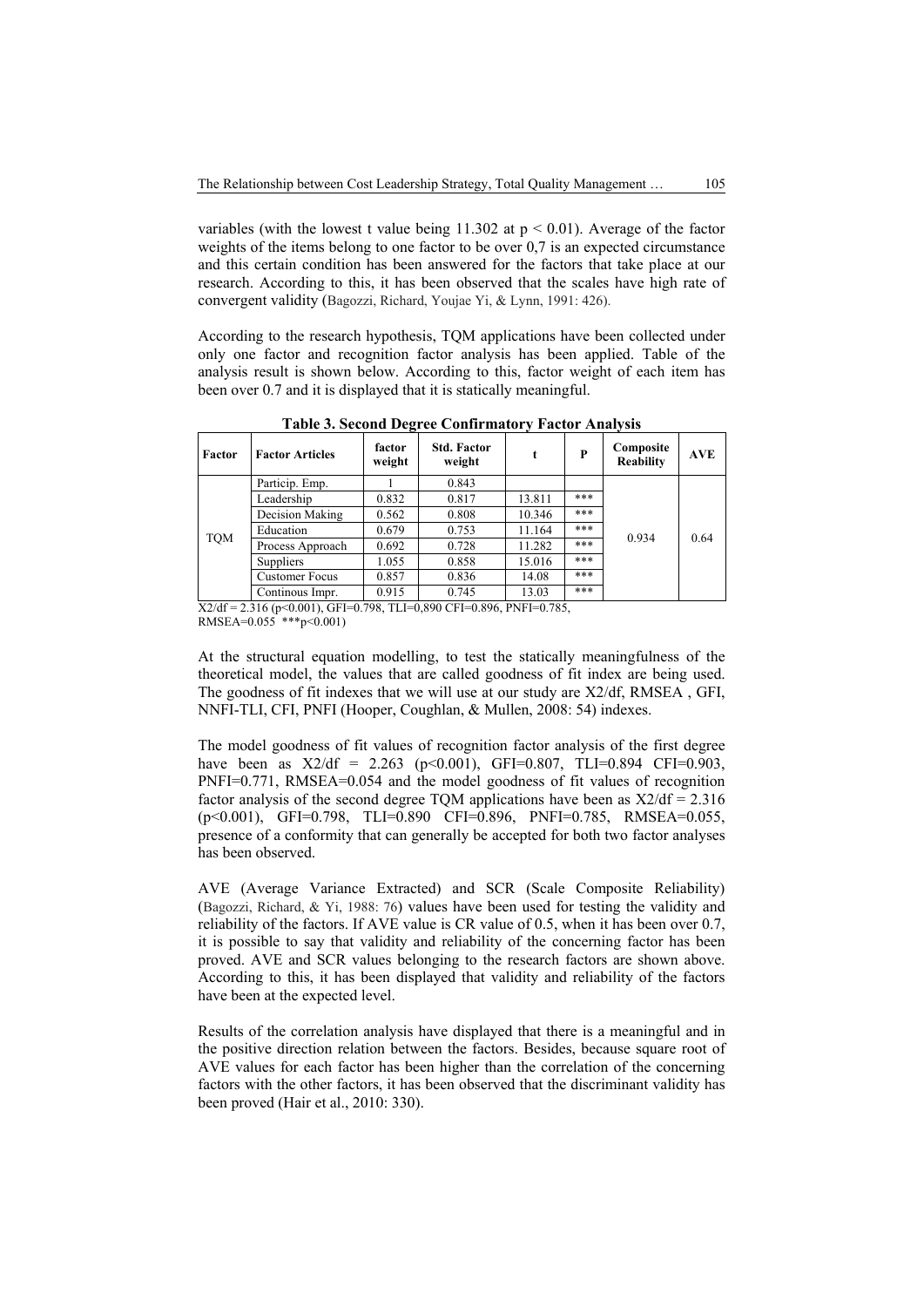| Line                    | Factor                 | Mean | Std.<br>Dev. | 1     | 2     | 3     | 4     | 5     | 6     | $\overline{7}$ | 8     | 9     | 10    |
|-------------------------|------------------------|------|--------------|-------|-------|-------|-------|-------|-------|----------------|-------|-------|-------|
| $\vert$ 1               | Customer<br>Focus      | 4.19 | 0.62         | 0.776 |       |       |       |       |       |                |       |       |       |
| $\overline{2}$          | Particip.<br>Employees | 4.18 | 0.72         | 0.709 | 0.772 |       |       |       |       |                |       |       |       |
| $\overline{\mathbf{3}}$ | Financial<br>Performa. | 2.76 | 0.44         | 0.507 | 0.514 | 0.723 |       |       |       |                |       |       |       |
| $\overline{4}$          | Cost<br>Leadership     | 3.90 | 0.56         | 0.530 | 0.532 | 0.405 | 0.710 |       |       |                |       |       |       |
| $\overline{5}$          | Leadership             | 3.97 | 0.63         | 0.706 | 0.726 | 0.400 | 0.566 | 0.788 |       |                |       |       |       |
| 6                       | Decision<br>Making     | 3.05 | 0.41         | 0.703 | 0.600 | 0.404 | 0.584 | 0.704 | 0.725 |                |       |       |       |
| $7\overline{ }$         | Education              | 2.97 | 0.55         | 0.563 | 0.729 | 0.402 | 0.505 | 0.658 | 0.629 | 0.814          |       |       |       |
| 8                       | Process                | 2.81 | 0.57         | 0.561 | 0.617 | 0.521 | 0.473 | 0.523 | 0.574 | 0.588          | 0.819 |       |       |
| 9                       | Suppliers              | 4.55 | 0.74         | 0.757 | 0.704 | 0.576 | 0.629 | 0.669 | 0.700 | 0.590          | 0.651 | 0.798 |       |
| 10                      | Cont.<br>Improve.      | 4.24 | 0.73         | 0.624 | 0.603 | 0.494 | 0.499 | 0.584 | 0.631 | 0.488          | 0.619 | 0.650 | 0.855 |

**Table 4. The Correlation, Average and Standard Deviation Values for the Research Variables** 

\*\* Correlations are meaningful at the 0.01 level. Diagonals content the square root of the AVE value.

#### **5.3. Test of the research model**

For the purpose of testing the hypothesis of the research, the arithmetical averages of the items of each one factor have been taken and regression analyses have been done by using path analysis based on the structural equation modelling technique from the variables formed.

The research hypotheses that are formed whether TQM applications have affected the establishment performance or not are given below.

- H1; Cost leadership strategy are positively related to TQM practices.
- H2; Cost leadership strategy are positively related to financial performance
- H3; TQM practices are positively related to financial performance.

Results of the multiple regression analyses performed with the path analysis method to test the subjected research hypotheses are given at the below table.

|                |                                   | Independent      | <b>Dependent Variables</b> |                         |              |              |                              |       |  |  |  |  |
|----------------|-----------------------------------|------------------|----------------------------|-------------------------|--------------|--------------|------------------------------|-------|--|--|--|--|
|                |                                   | <b>Variables</b> |                            | <b>TOM Applications</b> |              |              | <b>Financial Performance</b> |       |  |  |  |  |
|                |                                   | Cost             | $Std. \, \beta$            |                         |              |              |                              |       |  |  |  |  |
| <b>MODEL1</b>  | Leadership                        | $0.676***$       | 10.924                     | 0.000                   |              |              |                              |       |  |  |  |  |
|                | <b>Strategy</b>                   |                  | $R^2 = 0.46$               |                         |              |              |                              |       |  |  |  |  |
|                | Cost                              |                  |                            |                         | $Std. \beta$ |              |                              |       |  |  |  |  |
|                | <b>MODEL 2</b>                    | Leadership       |                            |                         |              | $0.403***$   | 6.831                        | 0.000 |  |  |  |  |
|                | <b>Strategy</b>                   |                  |                            |                         |              | $R^2 = 0.16$ |                              |       |  |  |  |  |
| <b>MODEL 3</b> |                                   |                  |                            |                         | $Std. \beta$ |              | P                            |       |  |  |  |  |
|                | <b>TOM</b><br><b>Applications</b> |                  |                            |                         | $0.595***$   | 9.340        | 0.000                        |       |  |  |  |  |
|                |                                   |                  |                            |                         |              | $R^2 = 0.35$ |                              |       |  |  |  |  |

**Table 5. Results of the Multiple Regression Analyses** 

According to the results of Model 1, cost leadership strategy ( $\beta$ =0.676; p<0.01) variable is affecting to the TQM applications variable meaningful and in the positive direction.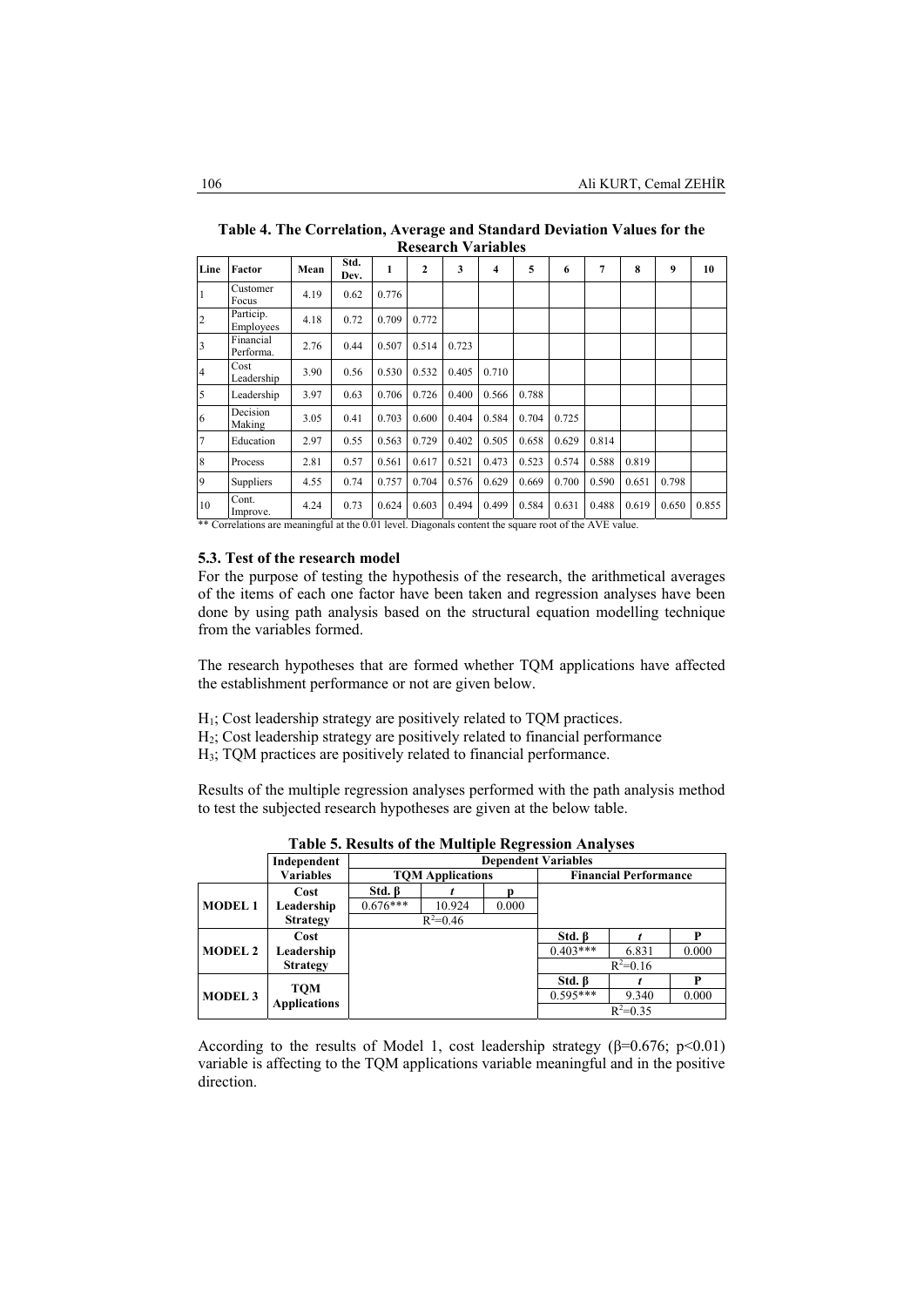According to the results of Model 2, cost leadership strategy ( $\beta$ =0.403; p<0.01) variable is affecting to the financial performance variable meaningful and in the positive direction.

According to the results of Model 3, TQM applications ( $\beta$ =0.595; p<0.01) variable is affecting to the financial performance variable meaningful and in the positive direction.

Multiple correlation coefficients  $(R^2)$  show the percentage of explaining by independent variables to the dependent variable. According to this, it is seen that cost leadership variable is explaining the TQM applications variables at the 46% level and explaining the financial performance variable at the 16% level. TQM applications variable is explaining the financial performance variable at the 35% level.

At the relationship between the cost leadership strategy and establishment performance, the research hypothesis that has been formed for the probable agency variable relationship of the TQM applications is shown below.

H4; Cost leadership strategy are positively related to financial performance with TQM practices as the mediator.

Results of the structural equation models that are formed for testing the H4 hypothesis that is formed for stating the agent and variable relationship at the relationship between the cost leadership strategy of TQM applications variable and financial performance variable are shown below.

|                                                                                             |                                       |              | <b>TOM Applications</b> |       |              | <b>Financial Performance</b> |       |  |  |  |
|---------------------------------------------------------------------------------------------|---------------------------------------|--------------|-------------------------|-------|--------------|------------------------------|-------|--|--|--|
|                                                                                             |                                       | $Std. \beta$ |                         |       | $Std. \beta$ |                              |       |  |  |  |
| MODEL <sub>4</sub>                                                                          | <b>TOM</b><br><b>Applications</b>     |              |                         |       | $0.592***$   | 7.444                        | 0.000 |  |  |  |
|                                                                                             | Cost<br>Leadership<br><b>Strategy</b> | $0.676***$   | 10.940                  | 0.000 | 0.005        | 0.079                        | 0.937 |  |  |  |
|                                                                                             |                                       |              | $R^2 = 0.46$            |       | $R^2=0.35$   |                              |       |  |  |  |
| (Model 4) $X2/df = 2.319$ (p<0.001), GFI=0.798, TLI=0.890 CFI=0.896, PNFI=0.785, SRMR=0.055 |                                       |              |                         |       |              |                              |       |  |  |  |
|                                                                                             | $(*p<0.05; **p<0.01; **p<0.001)$      |              |                         |       |              |                              |       |  |  |  |

**Table 6. Mediator Relationships of TQM Applications** 

According to the above mentioned regression analysis, during the cost leadership variable has been affecting the performance variable meaningful and in the positive direction before agent variable gets into the relation ( $\beta$ =0.595; p<0.001), when the agent variable has been included to the relationship (Model 4), it is seen that effect of the cost leadership strategy variable on the financial performance has been removed (β=0.005; p>0.05).

For measuring the validity of the probable mediator effects, "Bootstrap" method has been used and the indirect effect of the cost leadership strategy variable on the financial performance has been researched on the 5000 samples (Preacher ve Hayes, 2004) and because of the presence of the meaningful indirect effect in the 95 percent confidence level ( $\beta$ =0.400; p<0.001), it was seen that the effect of mediator has been valid.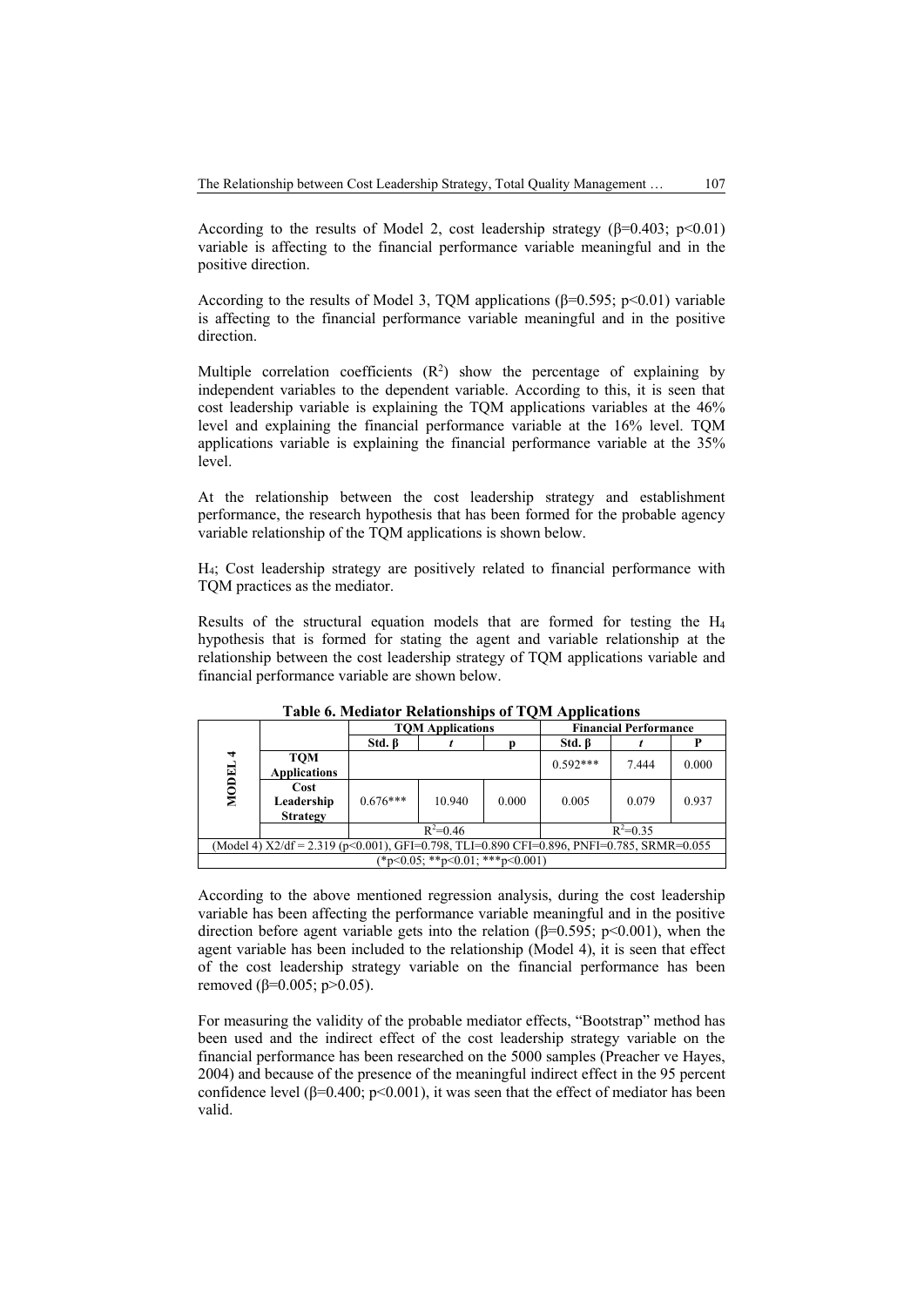According to this, H4 has been accepted. So, it has been displayed that TQM applications have formed a complete mediator effect at relationship between the cost leadership strategy and financial performance. The figure showing the results of concerning structural equation modelling is shown below.



### **6. Conclusions**

The results of the analysis show that cost leadership strategy is significantly and positively correlated with the eight Total Quality Management Applications and financial performance of the firm. Generally, in the literature, the relationship between TQM applications and performance or the relationship between strategies with the performance of a firm are tested and results are evaluated. But in this study, cost leadership strategy is the independent variable and TQM applications are the mediator and financial performance is the dependent variable. Especially managers who place cost leadership strategy at the starting point can utilize this study. Because our study supported the hypothesis that cost leadership study is strongly related to the financial performance of the firm.

Another important result of our study is that the hypothesis "Cost leadership strategy is positively related to financial performance with TQM practices as the mediator." is supported. That means that TQM applications have formed a complete mediator effect in the relationship between the cost leadership strategy and financial performance. At the end of the analysis, we have seen that our four hypothesis are supported.

### **7. References**

- Acar, A. Z., & Zehir, C. (2010). The Harmonized Effects of Generic Strategies and Business Capabilities on Business Performance. *Journal of Business Economics and Management*, *11*(4), 689-711.
- Bal, Y. (2011). *The effect of competitive strategies on human resource management practices* (Unpublished doctoral dissertation). Istanbul University Institute of Social Sciences, İstanbul.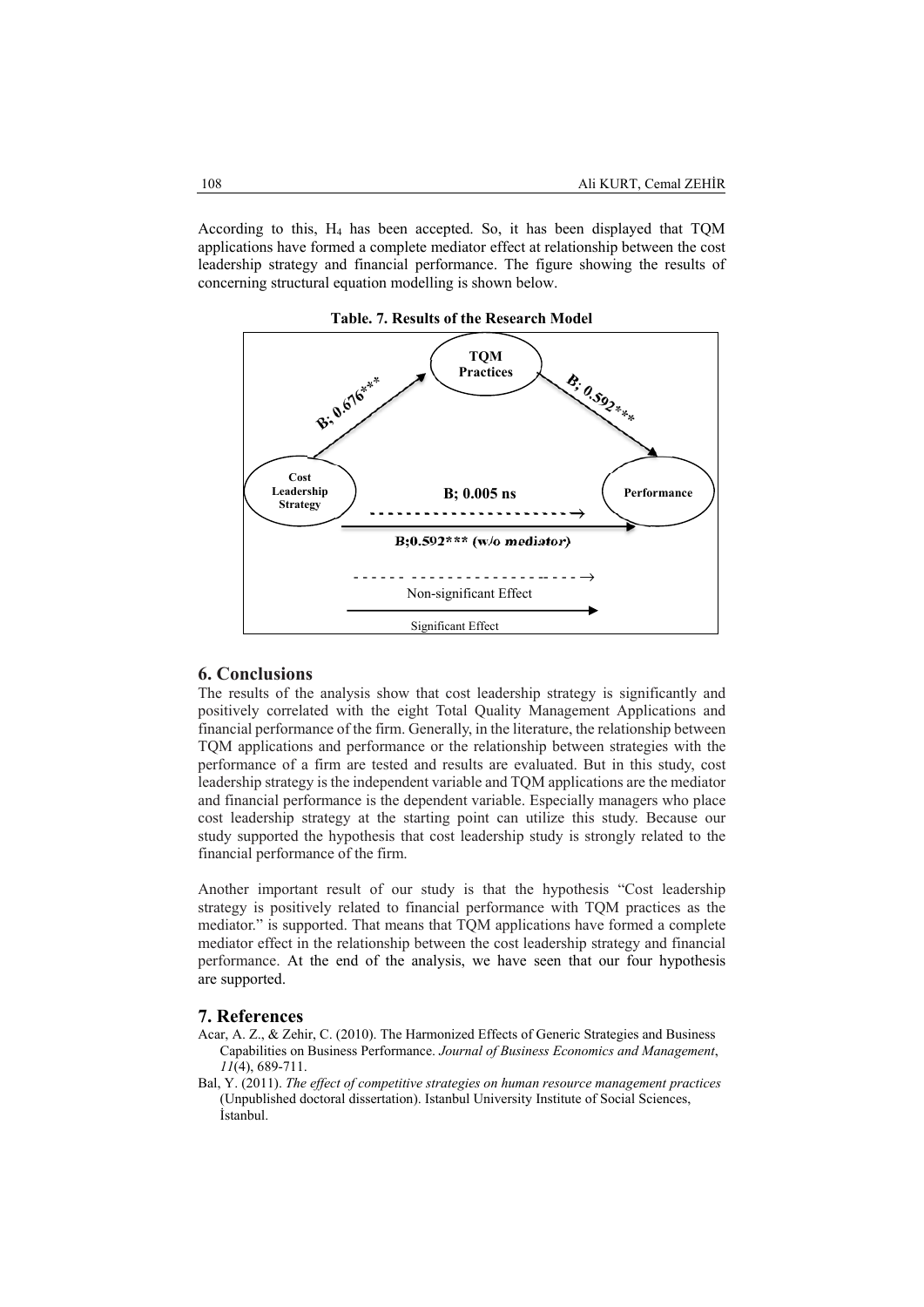- Barney, J. (1991). Firm resources and sustained competitive advantage. *Journal of Management*, *17*(1), 99-120.
- Barney, J. & Hesterly, W. S. (2011). *Strategic management and competitive advantage: concepts* (4th ed.)*.* Upper Saddle River, NJ: Pearson Education.
- Bagozzi, Richard P., Youjae Yi, & Lynn W. P. (1991). Assessing construct validity in organizational research. *Administrative science quarterly, 36*, 421-458.
- Bagozzi, Richard P., & Youjae Yi. (1988). On the evaluation of structural equation models. *Journal of the Academy of Marketing Science, 16* (1), 74-94.
- Cavusgil, S. T., Knight, G., & Riesenberger, J. R., (2008). *International business: Strategy, management and the new realities* (1<sup>st</sup> ed.). Upper Saddle River, New Jersey: Prentice Hall.
- Chong, V. K., Rundus, M. J., (2004). Total quality management, market competition and organizational performance. *The British Accounting Review*, *36*, 155–172.
- Crocker, L., & J. Algina. (1986). *Introduction to classical & modern test theory* (1<sup>st</sup> ed.). Holt, Reinhart & Winston, Orlando.
- Cua, K. O., Mc Kone, K. E., & Schoreder, R. G. (2001). Relationship between implementation of TQM, JIT and TPM and manufacturing performance. *Journal of Operations Management, 19*, 675–694.
- Daft, R. L. (1983). Learning the craft of organizational research. *Academy of Management Review, 8*(4), 539-546
- Day, G. S., & Wensley, R. (1988). Assessing advantage: A framework for diagnosing competitive superiority. *Journal of Management, 52,* 1-20.
- Dow, D., Samson, D., & Ford, S. (1999). Exploding the myth: Do all quality management practices contribute to superior quality performance? *Production and Operations Management, 8,* 1-25.
- Eraslan, İ. H. (2008). *The effects of competitive strategies on firm performance: A study in Turkish textile and apparel industry considering the mediating role of value chain activities* (Unpublished doctoral dissertation). Boğaziçi University Social Sciences Institute, İstanbul.
- Field, A. (2009). *Discovering statistics using SPSS* (3rd Ed.). London: Sage
- Fuentes, M. M. F., Saez, A. C. A. & Montes, F. J. L. (2004). The impact of environmental characteristics on TQM principles and organizational performance. *Omega,* 32 (6), 425– 442.
- Garson, D. (2012). *Testing statistical assumptions, USA: Statistical associates publishing*, Retrieved from http://www.statisticalassociates.com/assumptions.pdf
- Ghemewat, P. & Rivkin, J. W. (2006). Creating competitive advantage*. Harvard Business School Background Note*, 798-062.
- Hair, J. F., Black, W. C., & Babin, B. J. (2010). *Multivariate data analysis: A global perspective* (7<sup>th</sup>ed.). Upper Saddle River: Prentice Hall.
- Hoffman, N. P. (2000). An examination of the sustainable competitive advantage concept: Past, present, and future. *Academy of Marketing Science Review, 4*, 1-21
- Hooper, D., Coughlan, J., & Mullen, M. (2008). Structural equation modelling: Guidelines for determining model fit. *Electronic Journal of Business Research Methods, 6* (1)*,* 53-60*.*
- Hox, J. J., & T. M. Bechger, (1998). An introduction to structural equation modelling. *Family Science Review, 11*, 354-373.
- Hu, L. T. & Bentler, P. M. (1999). Cut off criteria for fit indexes in covariance structure analysis: Conventional criteria versus new alternatives. *Structural equation modeling: A Multidisciplinary Journal*, *6*(1), 1-55.
- Kannan, V. R. & Tan, K. C. (2005). Just in time, total quality management, and supply chain management: understanding their linkages and impact on business performance. *Omega 33*(2), 153–162.
- Kaynak H. (2003). The relationship between total quality management practices and their effects of firm performance, *Journal of Operations Management, 21*(4), 405-435.
- Kehoe, D. F. (1996). *The fundamentals of quality management,* Netherlands, Springer. McKiernan, P., (1997). Strategy past; strategy futures. *Long Range Planning, 30*(5)*,* 790-798.